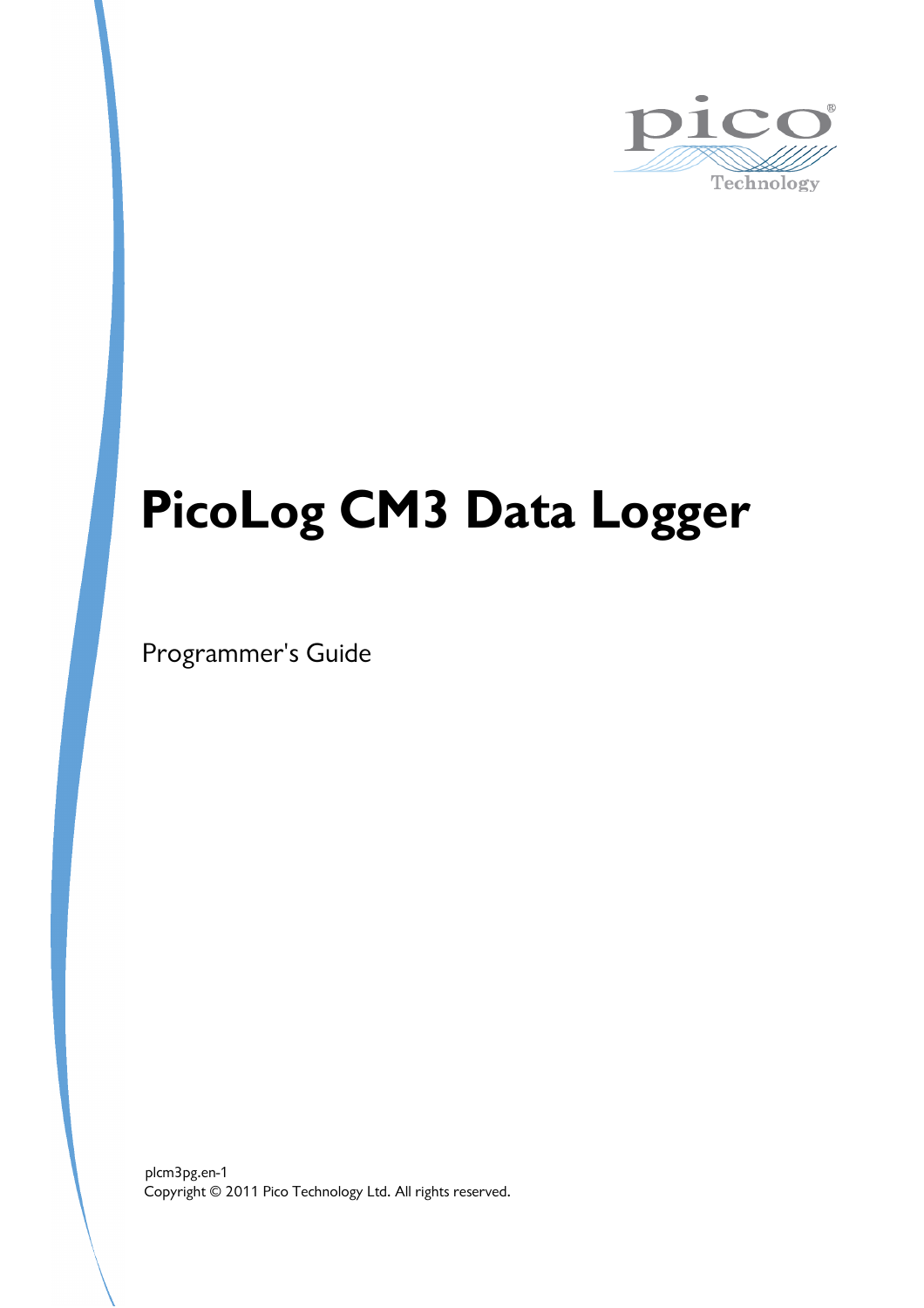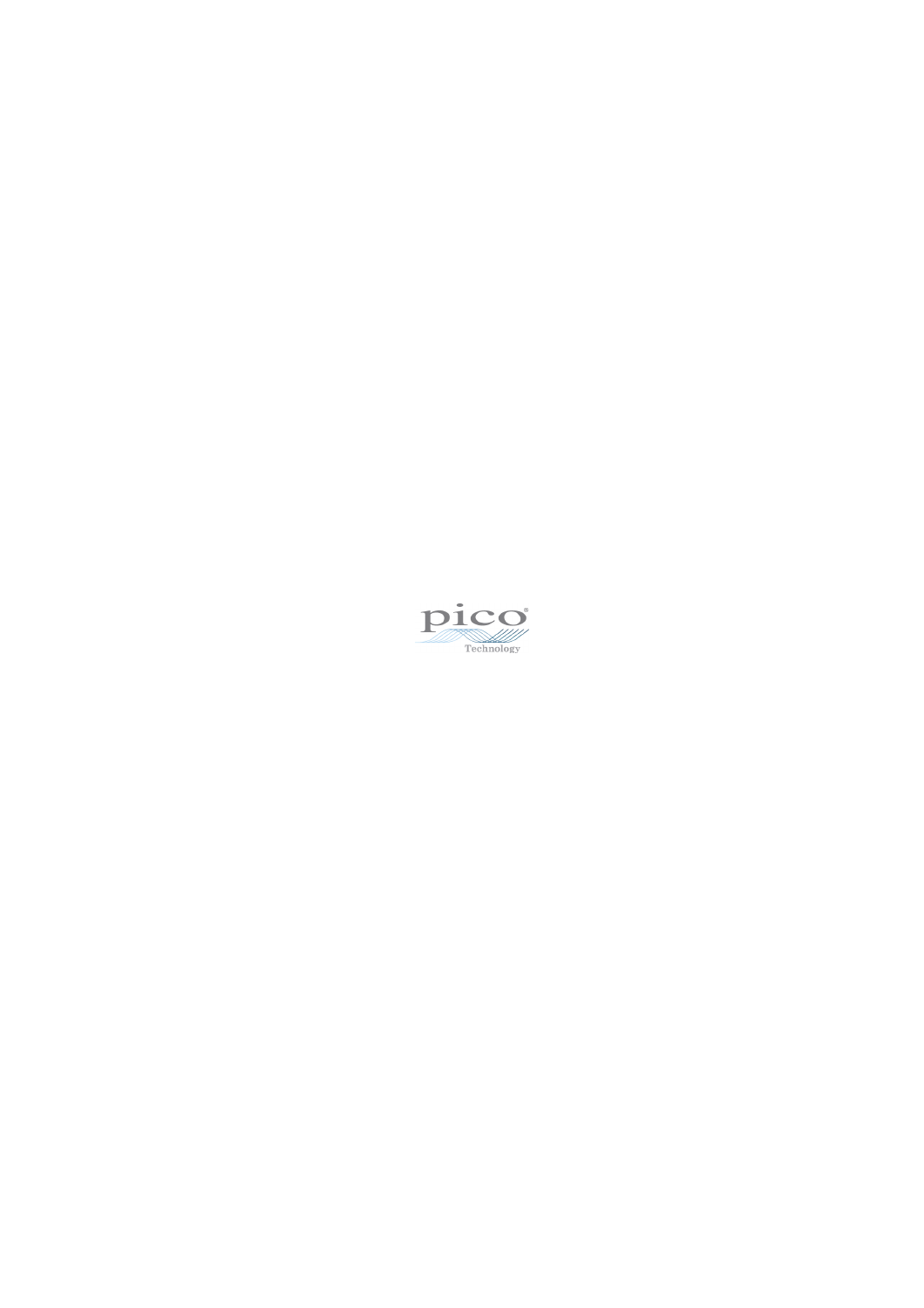## Contents

| 1 Overview              |                                                                                                                 |  |
|-------------------------|-----------------------------------------------------------------------------------------------------------------|--|
| 2 Legal information     |                                                                                                                 |  |
|                         |                                                                                                                 |  |
| 4 Company details       |                                                                                                                 |  |
|                         |                                                                                                                 |  |
| 1 Introduction          |                                                                                                                 |  |
|                         | 2 Installing the driver manufacture continuum contract and the driver of the contract of the driver manufacture |  |
| 3 PLCM3CloseUnit        |                                                                                                                 |  |
| <b>4 PLCM3Enumerate</b> |                                                                                                                 |  |
|                         |                                                                                                                 |  |
| <b>6 PLCM3GetValue</b>  |                                                                                                                 |  |
| <b>7 PLCM3IpDetails</b> |                                                                                                                 |  |
|                         |                                                                                                                 |  |
|                         |                                                                                                                 |  |
|                         |                                                                                                                 |  |
|                         |                                                                                                                 |  |
|                         |                                                                                                                 |  |
| 13 Windows              |                                                                                                                 |  |
|                         |                                                                                                                 |  |
| 1 <sub>C</sub>          |                                                                                                                 |  |
| 2 Excel                 |                                                                                                                 |  |
| 3 LabVIEW               |                                                                                                                 |  |
|                         |                                                                                                                 |  |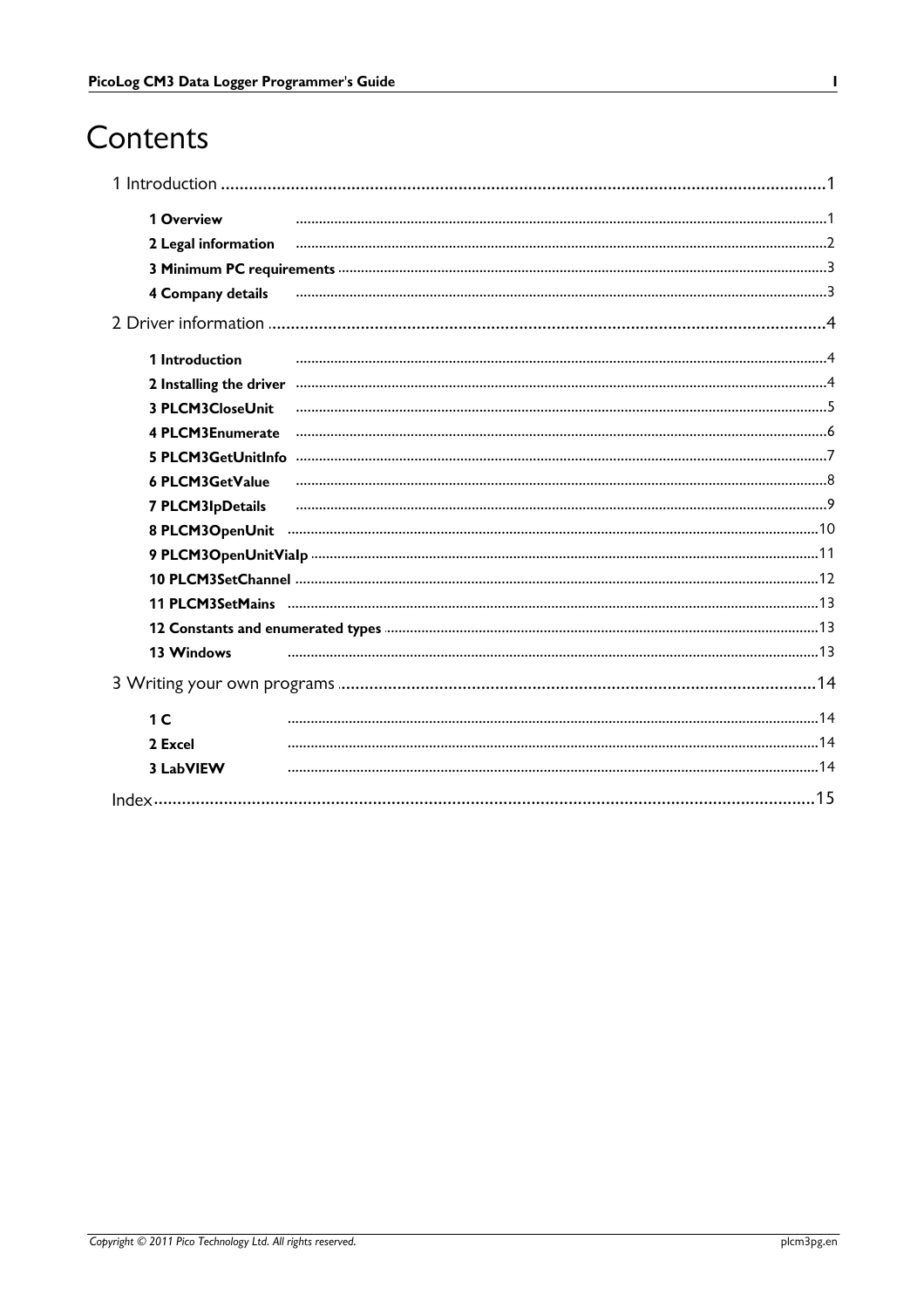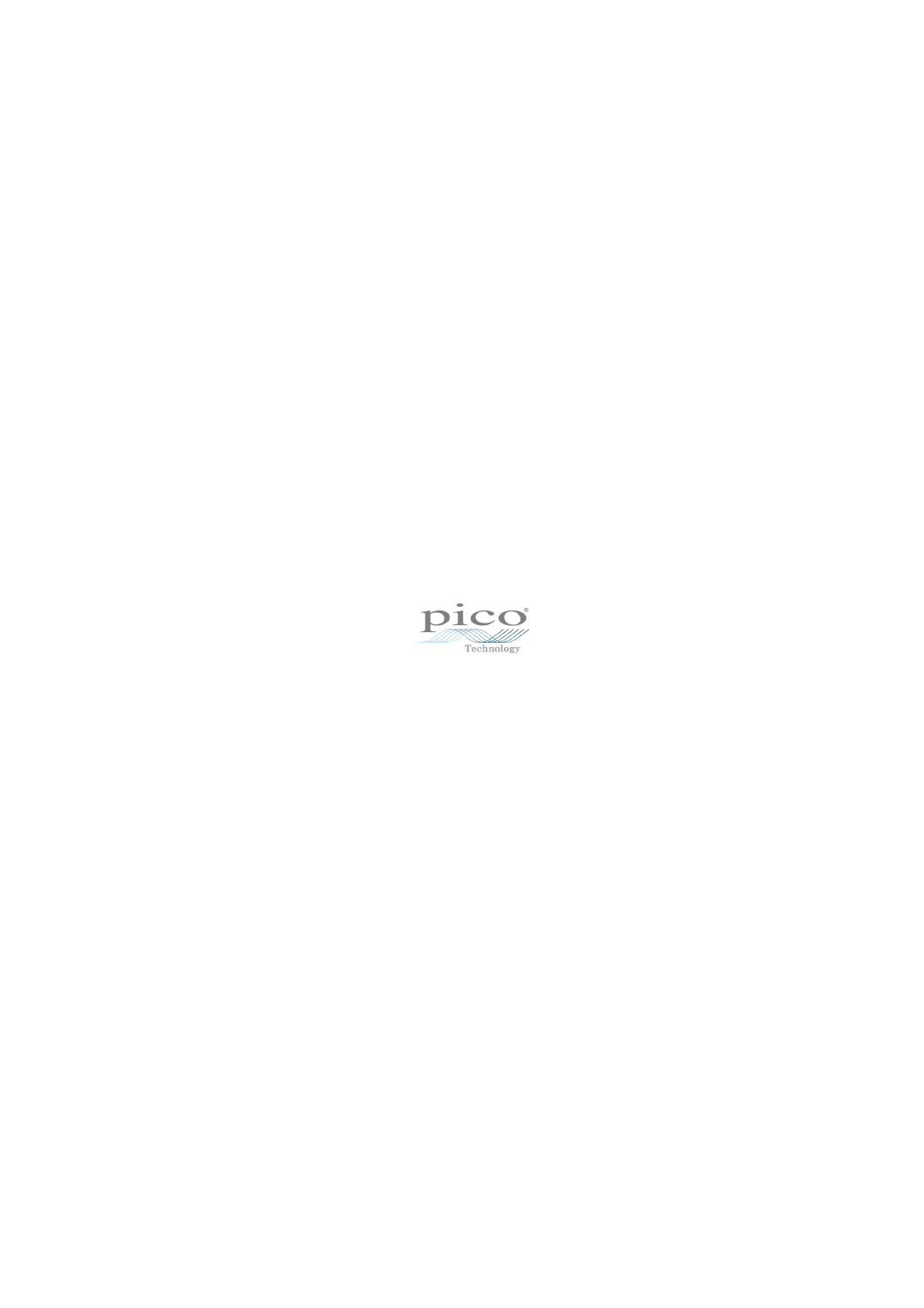### <span id="page-4-0"></span>1 Introduction

1.1 Overview



The PicoLog CM3 is a three-channel, high-resolution data logger for use with current clamps.

This manual explains how to use the API (application programming interface) functions, so that you can develop your own programs to collect and analyse data from the data logger.

#### **Additional information**

For instructions on connecting and using the device, and setting it up with the PicoLog software, please see:

**PicoLog CM3 Data Logger User's Guide (plcm3.en.pdf).**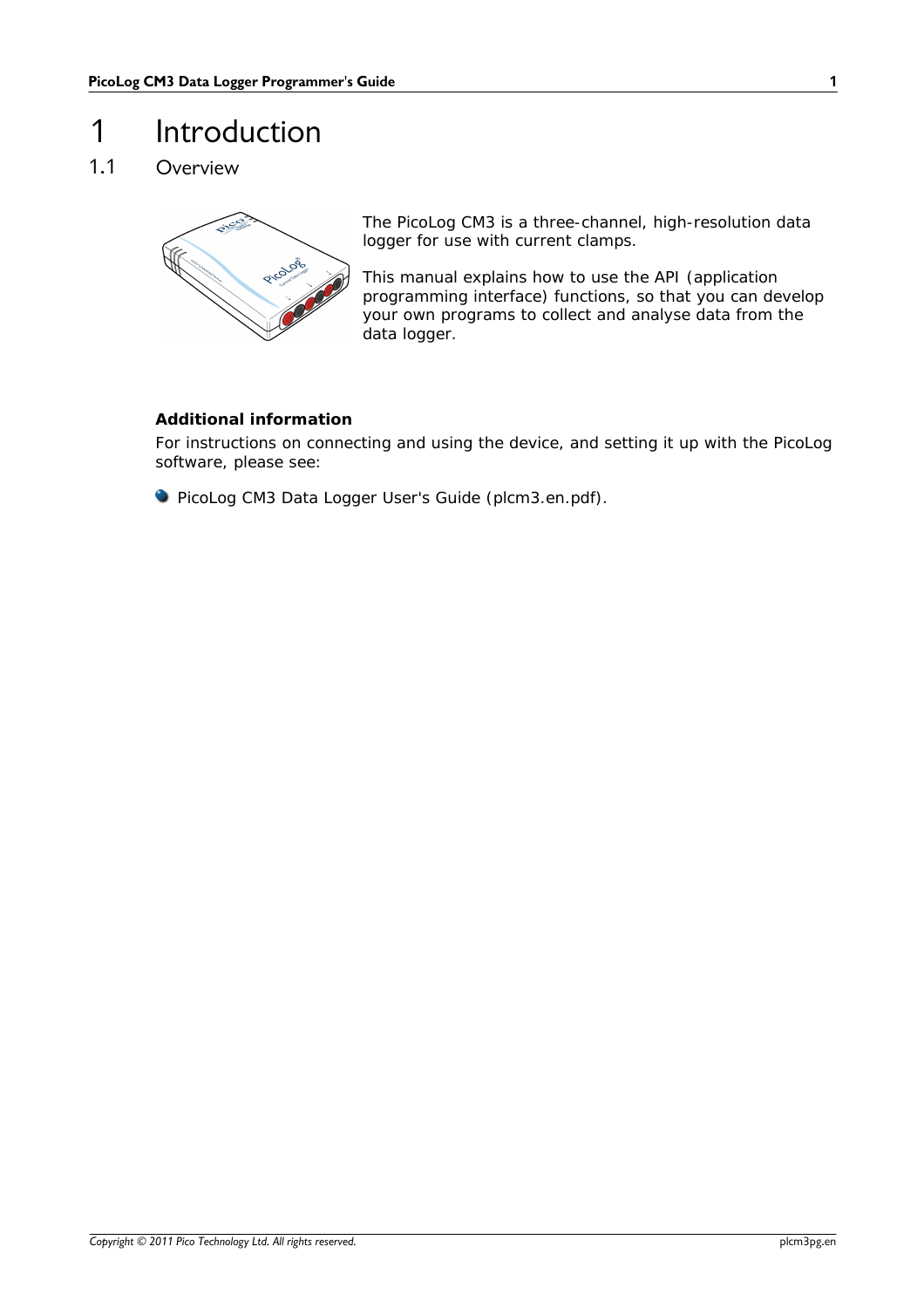#### <span id="page-5-0"></span>1.2 Legal information

The material contained in this release is licensed, not sold. Pico Technology Limited grants a licence to the person who installs this software, subject to the conditions listed below.

#### **Access**

The licensee agrees to allow access to this software only to persons who have been informed of these conditions and agree to abide by them.

#### **Usage**

The software in this release is for use only with Pico products or with data collected using Pico products.

#### **Copyright**

Pico Technology Ltd. claims the copyright of, and retains the rights to, all material (software, documents, etc.) contained in this SDK except the example programs. You may copy and distribute the SDK without restriction, as long as you do not remove any Pico Technology copyright statements. The example programs in the SDK may be modified, copied and distributed for the purpose of developing programs to collect data using Pico products.

#### **Liability**

Pico Technology and its agents shall not be liable for any loss, damage or injury, howsoever caused, related to the use of Pico Technology equipment or software, unless excluded by statute.

#### **Fitness for purpose**

As no two applications are the same, Pico Technology cannot guarantee that its equipment or software is suitable for a given application. It is your responsibility, therefore, to ensure that the product is suitable for your application.

#### **Mission-critical applications**

This software is intended for use on a computer that may be running other software products. For this reason, one of the conditions of the licence isthat it excludes use in mission-critical applications, for example life support systems.

#### **Viruses**

This software was continuously monitored for viruses during production, but you are responsible for virus-checking the software once it is installed.

#### **Support**

If you are dissatisfied with the performance of this software, please contact our technical support staff, who will try to fix the problem within a reasonable time. If you are still dissatisfied, please return the product and software to your supplier within 28 days of purchase for a full refund.

#### **Upgrades**

We provide upgrades, free of charge, from our web site at www.picotech.com. We reserve the right to charge for updates or replacements sent out on physical media.

#### **Trademarks**

Windows is a trademark or registered trademark of Microsoft Corporation. Pico Technology Limited and PicoLog are internationally registered trademarks.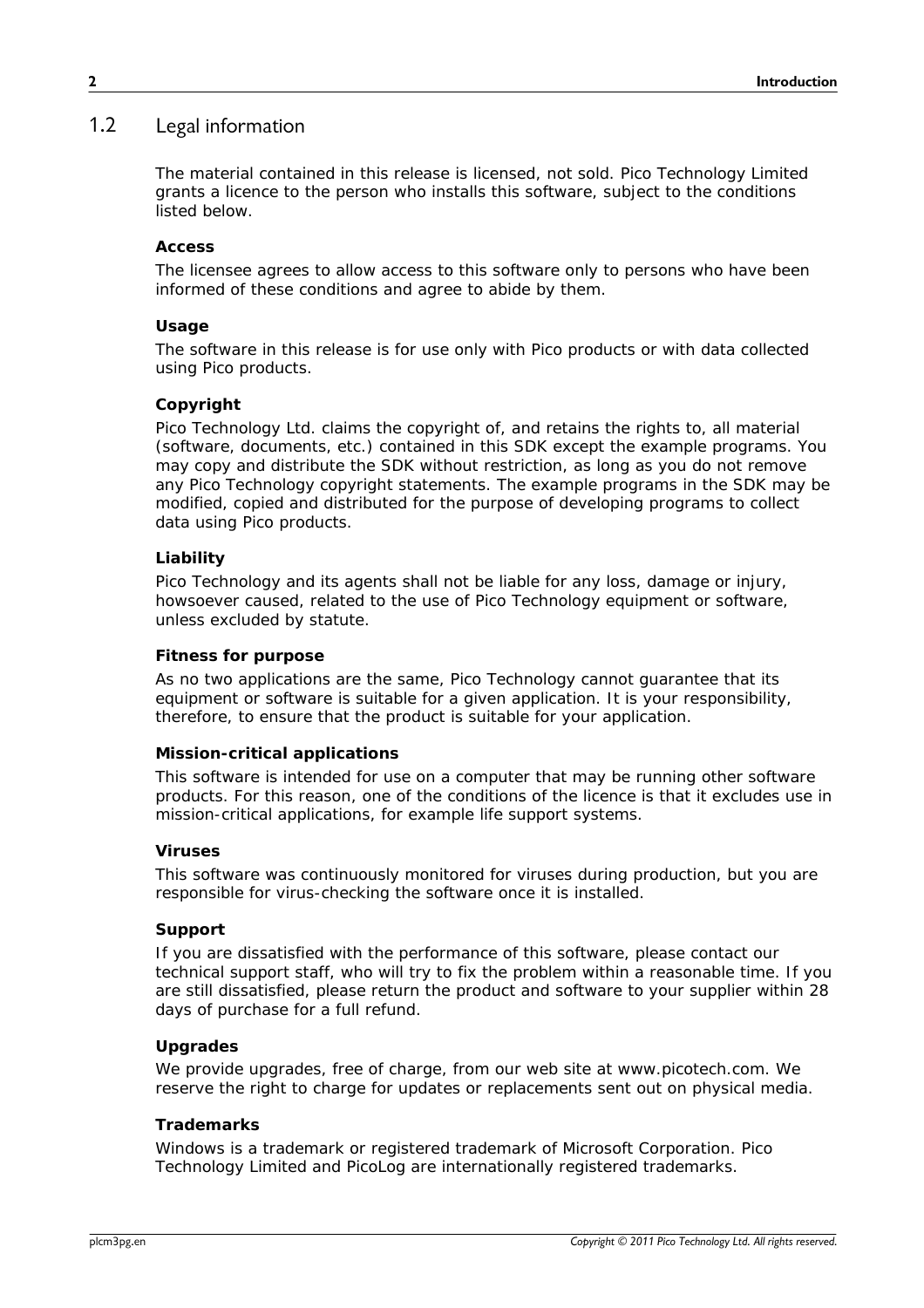#### <span id="page-6-0"></span>1.3 Minimum PC requirements

To ensure that your PicoLog CM3 Data Logger operates correctly, you must have a computer with at least the minimum system requirements to run one of the supported operating systems, as shown in the following table. The performance of the data logger will be better with a more powerful PC. Please note the PicoLog software is not installed as part of the SDK.

| I tem               | Specification                                |  |  |  |
|---------------------|----------------------------------------------|--|--|--|
| Operating<br>system | Windows XP SP2<br>Windows Vista<br>Windows 7 |  |  |  |
|                     | 32 bit and 64* bit versions supported        |  |  |  |
| Processor           |                                              |  |  |  |
| Memory              | As required<br>by Windows                    |  |  |  |
| Free disk<br>space* |                                              |  |  |  |
| Ports               | USB and optional Ethernet ports              |  |  |  |

\* While the driver will run on a 64 bit operating system, the driver itself is 32 bit, and therefore will run as 32 bit.

#### <span id="page-6-1"></span>1.4 Company details

You can obtain technical assistance from Pico Technology at the following address:

| Address:                                      | Pico Technology<br>James House.<br>Colmworth Business Park,<br>Eaton Socon,<br>St Neots,<br>Cambridgeshire PE19 8YP<br>United Kingdom |
|-----------------------------------------------|---------------------------------------------------------------------------------------------------------------------------------------|
| Phone:<br>Fax:                                | $+44$ (0) 1480 396 395<br>$+44$ (0) 1480 396 296                                                                                      |
| Email:<br><b>Technical Support:</b><br>Sales: | support@picotech.com<br>sales@picotech.com                                                                                            |
| Web site:                                     | www.picotech.com                                                                                                                      |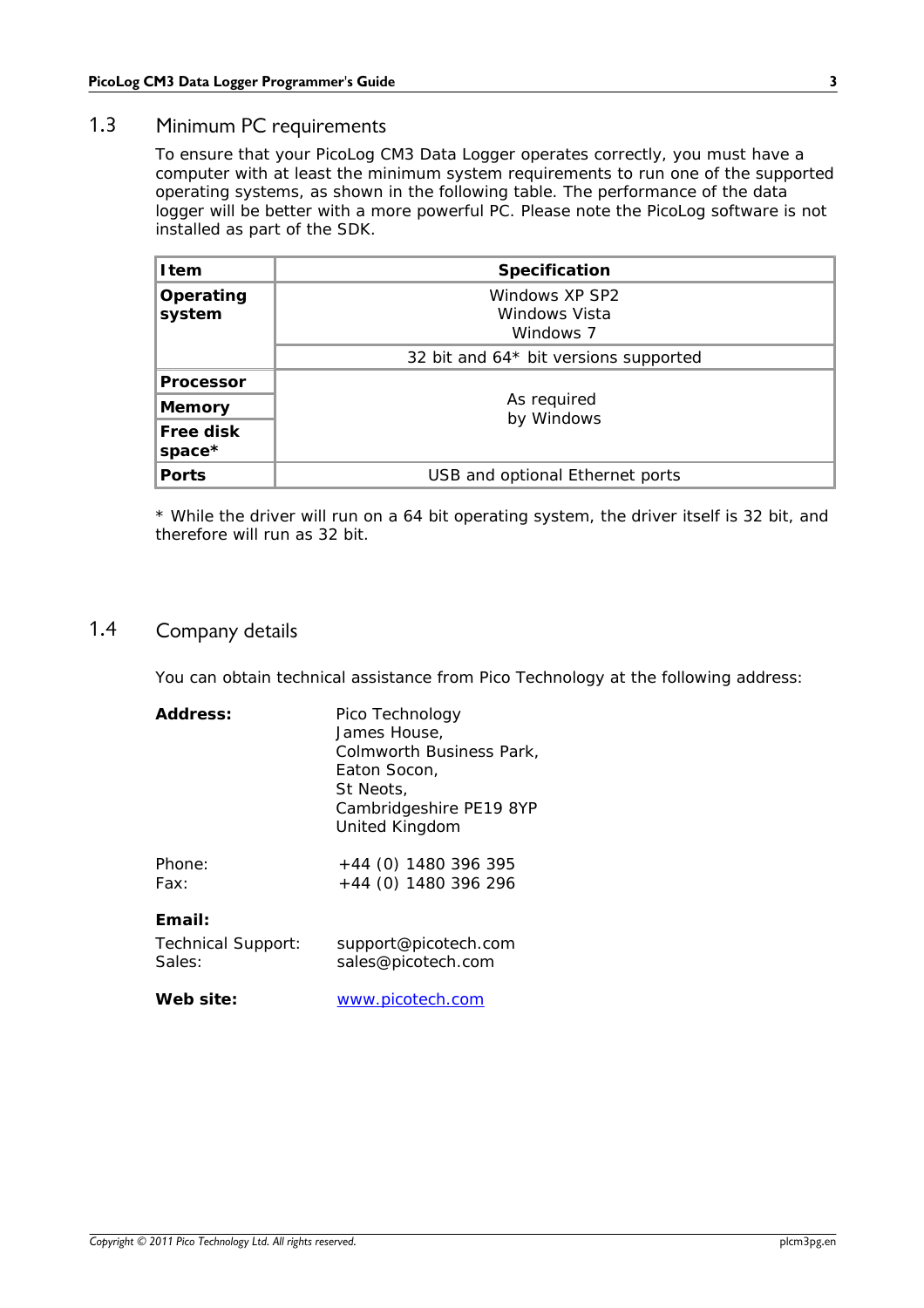# <span id="page-7-0"></span>2 Driver information

#### 2.1 Introduction

The PicoLog CM3 is supplied with driver routines that you can build into your own programs.

Once you have installed the software, the Drivers directory contains the drivers and a selection of examples of how to use the drivers. It also contains a copy of this manual as a PDF file.

The driver routine is supplied as a Windows DLL.

The Windows DLL can be used with C,  $C_{++}$ , Delphi and Visual Basic programs: it can also be used with programs like Microsoft Excel, which uses Visual Basic for Applications (VBA) as its macro programming language.

Using Ethernet (data and power), or Ethernet (data) and USB (power) connections, more than one application can access the PicoLog CM3 at the same time, with each application having its own instance of the driver. However, when using USB for both power and data, only one application can access the PicoLog CM3 at a time.

These are the routines in the driver:

| <b>O PLCM3CloseUnit</b>   | Close the port (do this each time you finish using the                                               |
|---------------------------|------------------------------------------------------------------------------------------------------|
| <b>O</b> PLCM3Enumerate   | device!)<br>Get list of attached devices.                                                            |
| <b>• PLCM3GetUnitInfo</b> | Get the batch number and serial number, or the calibration<br>date, of this PicoLog CM3 Data Logger. |
| <b>O</b> PLCM3GetValue    | Get the most recent data reading from a channel.                                                     |
| <b>O</b> PLCM3IpDetails   | Read or write IP settings.                                                                           |
| <b>• PLCM3OpenUnit</b>    | Open the device through its USB interface.                                                           |
|                           | PLCM3OpenUnitViaIp Open the device through its Ethernet interface.                                   |
| <b>O</b> PLCM3SetChannel  | Specify the sensor type and filtering for a channel.                                                 |
| <b>O</b> PLCM3SetMains    | Change the mains noise filtering setting to 60 Hz. The default<br>is 50 Hz.                          |
|                           |                                                                                                      |

The normal calling sequence for these routines is as follows:

- 1. Open Driver
- 2. Set Channels
- 3. While you want to read data
- 4. Get data
- 5. End While
- 6. Close Unit
- 7. Close Driver

#### <span id="page-7-1"></span>2.2 Installing the driver

The driver is installed automatically when you install the PicoLog software. Alternatively, you can download the driver from our website at:

[http://www.picotech.com.](http://www.picotech.com)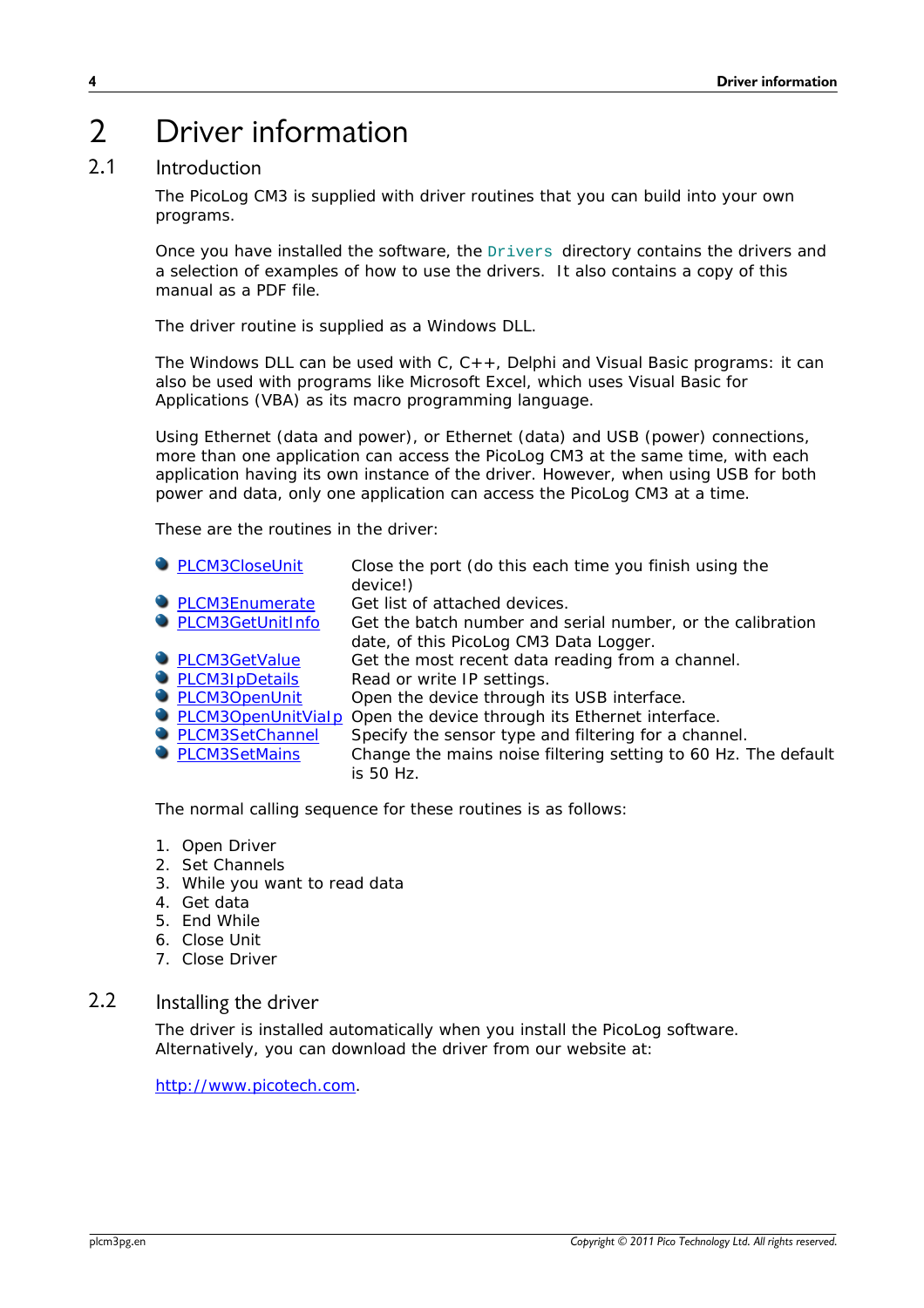#### <span id="page-8-0"></span>2.3 PLCM3CloseUnit

```
PICO_STATUS PLCM3CloseUnit (
  short handle
)
```
This routine disconnects the driver.

|          | $Arg$ uments: $[handle, identities the device to close]$ |
|----------|----------------------------------------------------------|
| Returns: | defined in picoStatus.h                                  |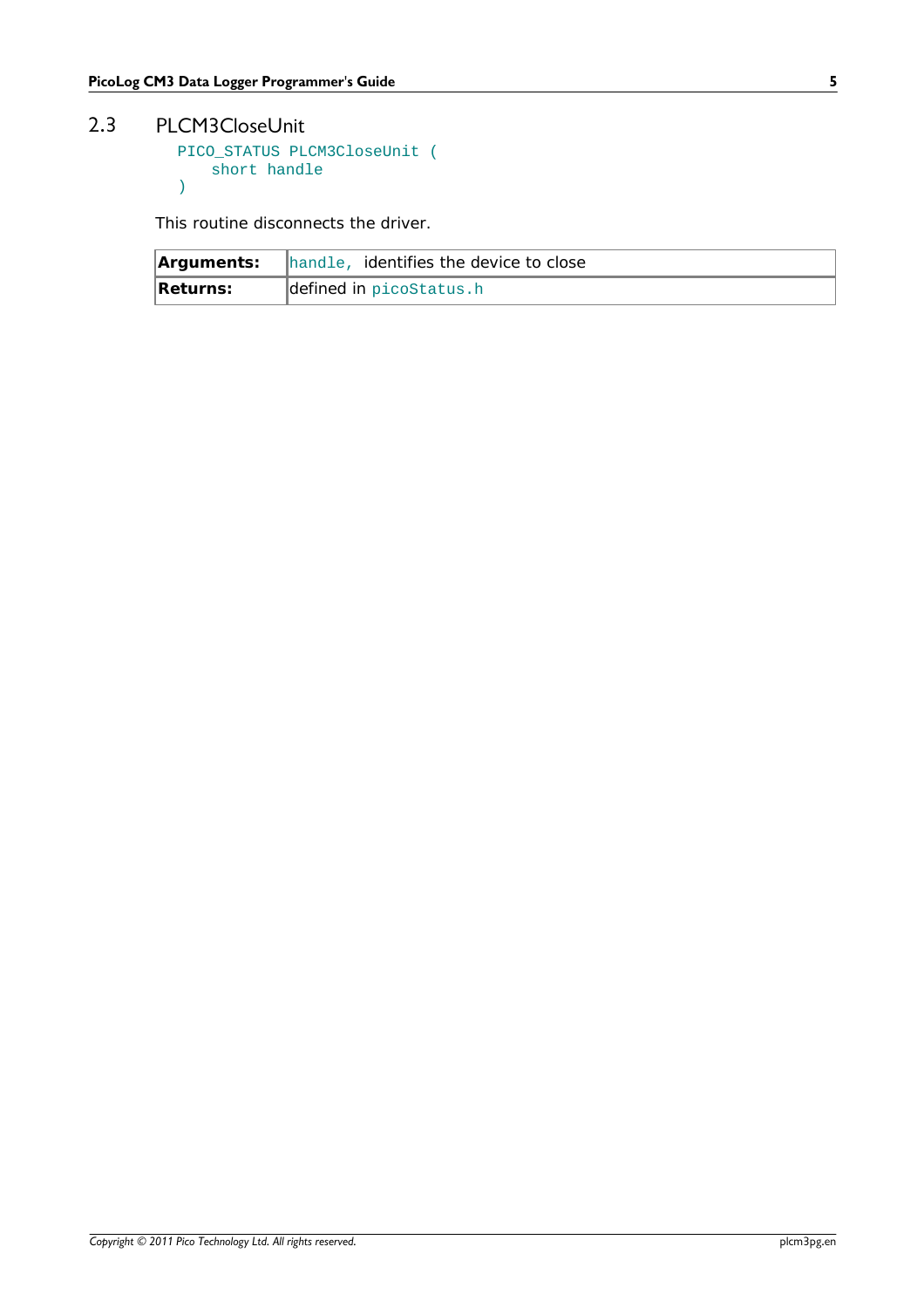#### <span id="page-9-0"></span>2.4 PLCM3Enumerate

```
PICO_STATUS PLCM3Enumerate (
  char * details,
  unsigned long * length,
  PLCM3_COMMUNICATION_TYPE type
)
```
This routine returns a list of all the attached PicoLog CM3 devices of the specified port type.

| Arguments: | details, a string buffer to receive a maximum of length<br><b>Icharacters</b> |                              |                                                                                                             |
|------------|-------------------------------------------------------------------------------|------------------------------|-------------------------------------------------------------------------------------------------------------|
|            | length,                                                                       | input:<br>output:            | the length of the string buffer<br>the length of the information string returned                            |
|            |                                                                               |                              | $ type $ , the communication type used by the PicoLog CM3. Can be<br>any of the following enumerated types: |
|            |                                                                               | PLCM3 CT USB<br>PLCM3 CT ALL | $= 0x00000001$<br>PLCM3_CT_ETHERNET = $0x00000002$<br>$=$ $0 \times$ FFFFFFFFF                              |
| Returns:   |                                                                               | defined in picoStatus.h      |                                                                                                             |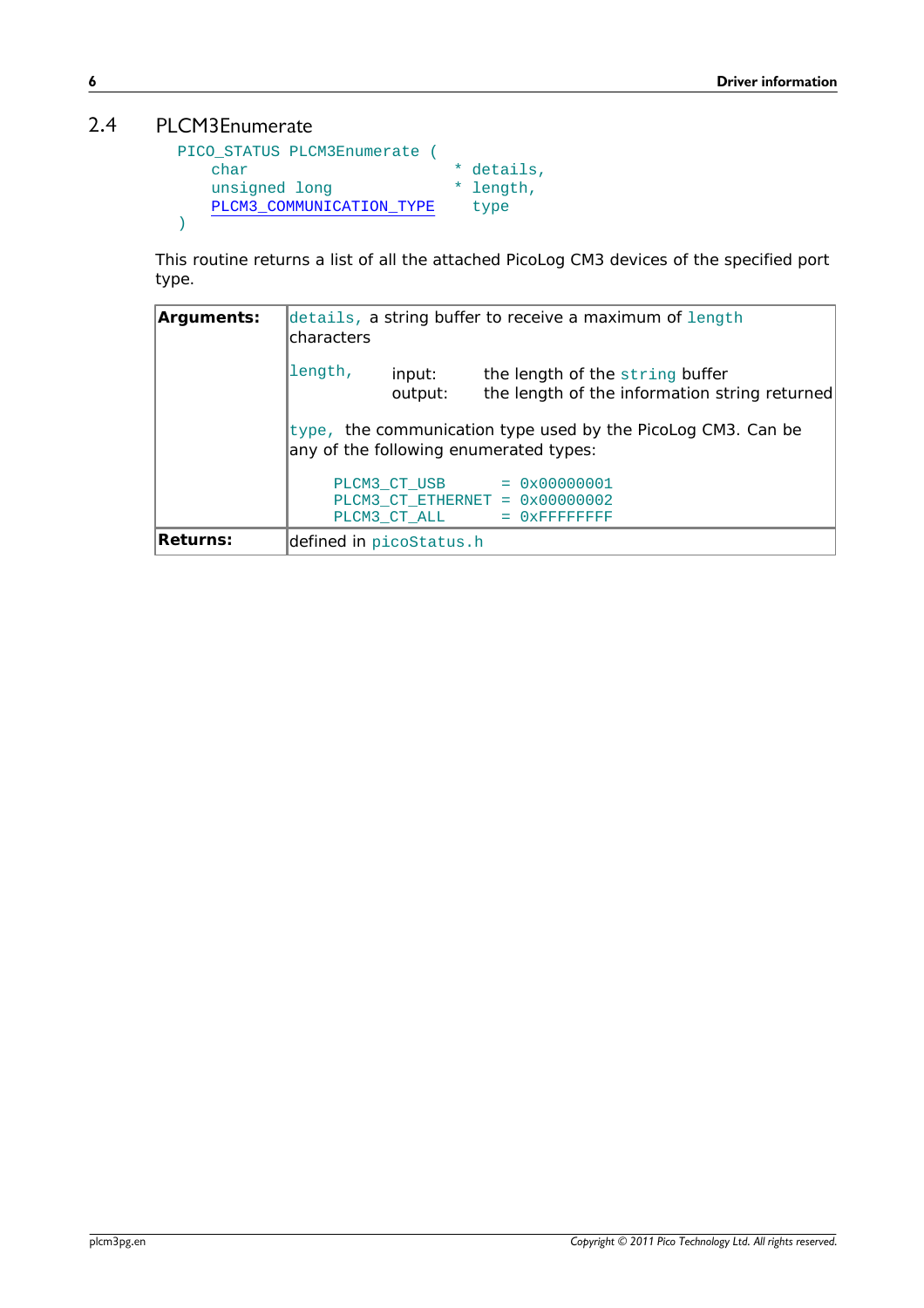#### <span id="page-10-0"></span>2.5 PLCM3GetUnitInfo

```
PICO_STATUS PLCM3GetUnitInfo (
 short handle,
 char * string,
 short stringLength,
 short * requiredSize,
 PICO_INFO info
)
```
This routine obtains information on a specified device.

| Arguments: | handle, identifies the device whose information is required                                                                                                                                                         |
|------------|---------------------------------------------------------------------------------------------------------------------------------------------------------------------------------------------------------------------|
|            | string, output: the information requested                                                                                                                                                                           |
|            | stringLength, input: the length of the string buffer                                                                                                                                                                |
|            | required Size, output: the length of the information string<br>requested. If this is longer than stringLength then only the first<br>stringLength characters of the requested information are written to<br>string. |
|            | $\vert$ info, the type of information required. The following types are<br>defined in picoStatus.h:                                                                                                                 |
|            | PICO DRIVER VERSION<br>PICO USB VERSION<br>PICO HARDWARE VERSION<br>PICO VARIANT INFO<br>PICO BATCH AND SERIAL<br>PICO CAL DATE<br>PICO KERNEL DRIVER VERSION                                                       |
| Returns:   | defined in picoStatus.h                                                                                                                                                                                             |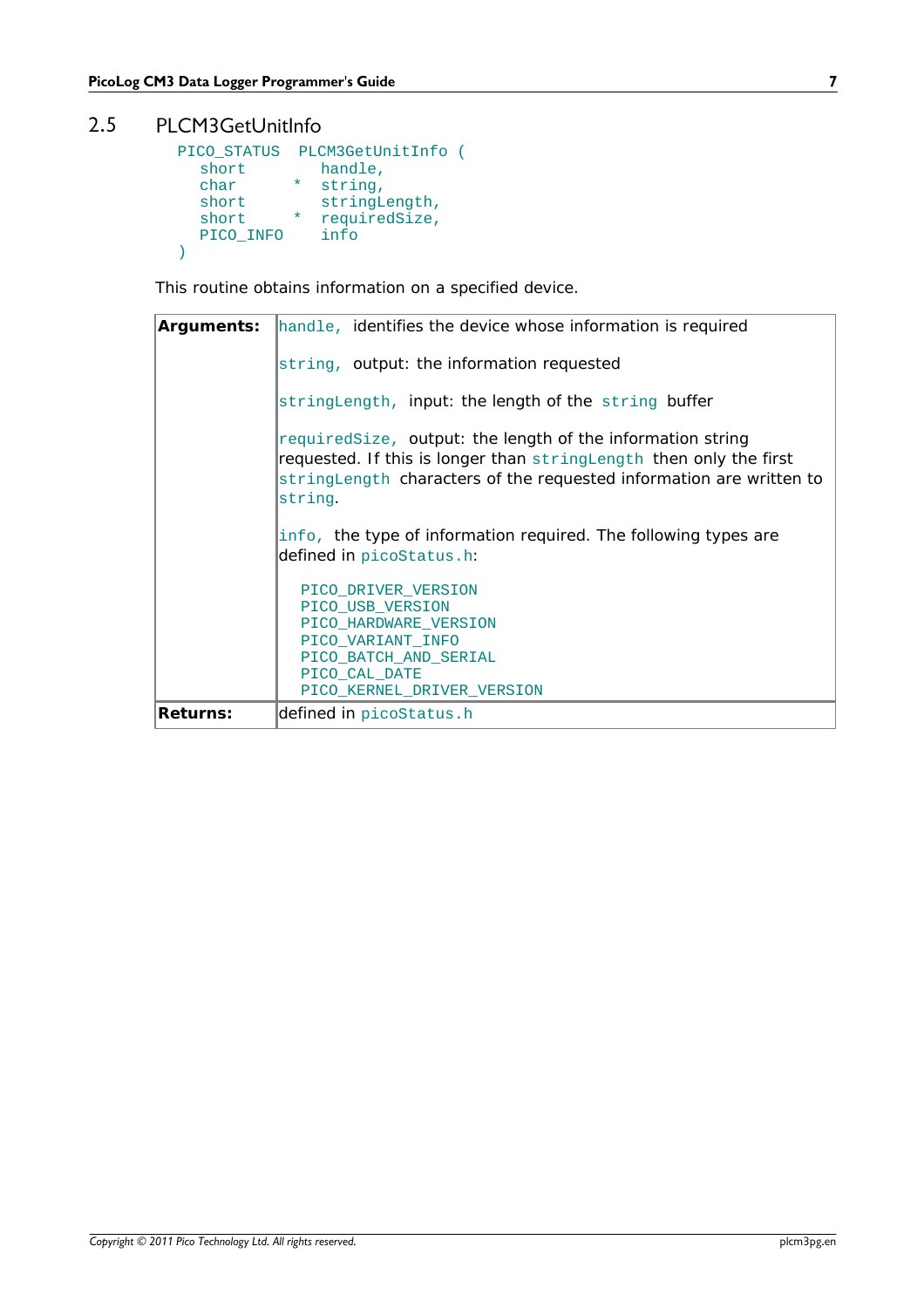#### <span id="page-11-0"></span>2.6 PLCM3GetValue



Once you open the driver and define some channels, the driver begins to take continuous readings from the PicoLog CM3. When you call this routine, it immediately sets data to the most recent reading for the specified channel.

| Arguments: | handle, identifies the device from which to get data           |  |
|------------|----------------------------------------------------------------|--|
|            | channel, the number of the channel to read, from 1 to 3        |  |
|            | value, output: an array where the sample values will be stored |  |
| Returns:   | defined in picoStatus.h                                        |  |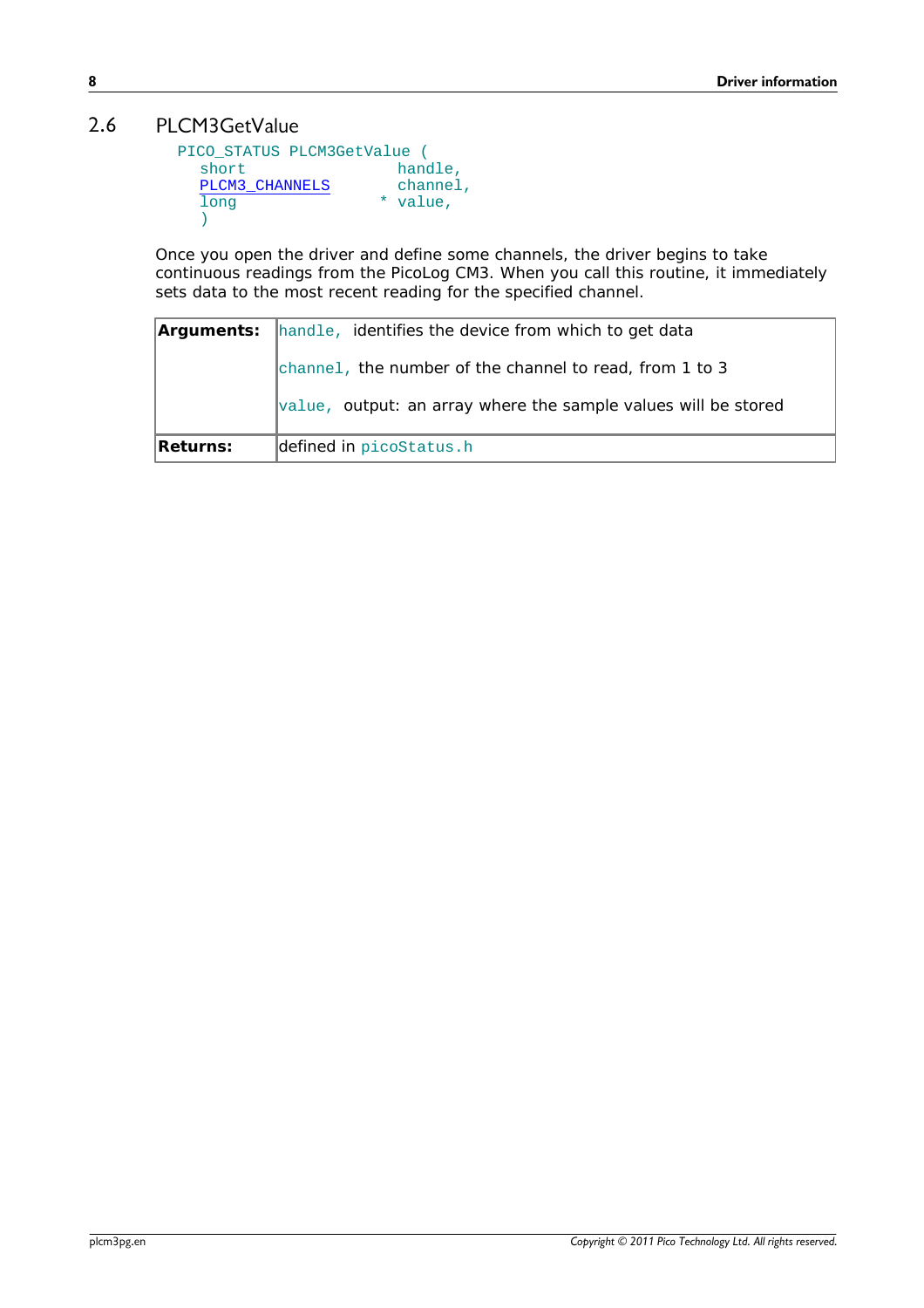#### <span id="page-12-0"></span>2.7 PLCM3IpDetails

```
PICO_STATUS PLCM3IpDetails (
  short handle,<br>short * enabled
  short * enabled,<br>
char * ipaddres
                             * ipaddress,<br>* length,
  unsigned short<br>unsigned short
                             * listeningPort,
  PLCM3_IP_DETAILS_TYPE type
)
```
This routine either reads or writes the the IP details of a specified device. The type argument controls whether the operation is a read or a write.

| Arguments:                                                                    | handle, identifies the device that is the target of the operation                                                  |  |
|-------------------------------------------------------------------------------|--------------------------------------------------------------------------------------------------------------------|--|
|                                                                               | 1 to enable the device, 0 to disable<br>input:<br>enabled,<br>1 if the device is enabled, 0 if disabled<br>output: |  |
|                                                                               | ipaddress, input or output: the IP address of the device                                                           |  |
|                                                                               | length, input or output: the length of the IP address string                                                       |  |
| listening Port, input or output: the local IP port connected to the<br>device |                                                                                                                    |  |
|                                                                               | $\pm$ type, the type of operation to be performed. Can be either of the<br>following types:                        |  |
|                                                                               | PLCM3_IDT_GET, to read information from the driver<br>PLCM3_IDT_SET, to write information to the driver            |  |
| Returns:                                                                      | defined in picoStatus.h                                                                                            |  |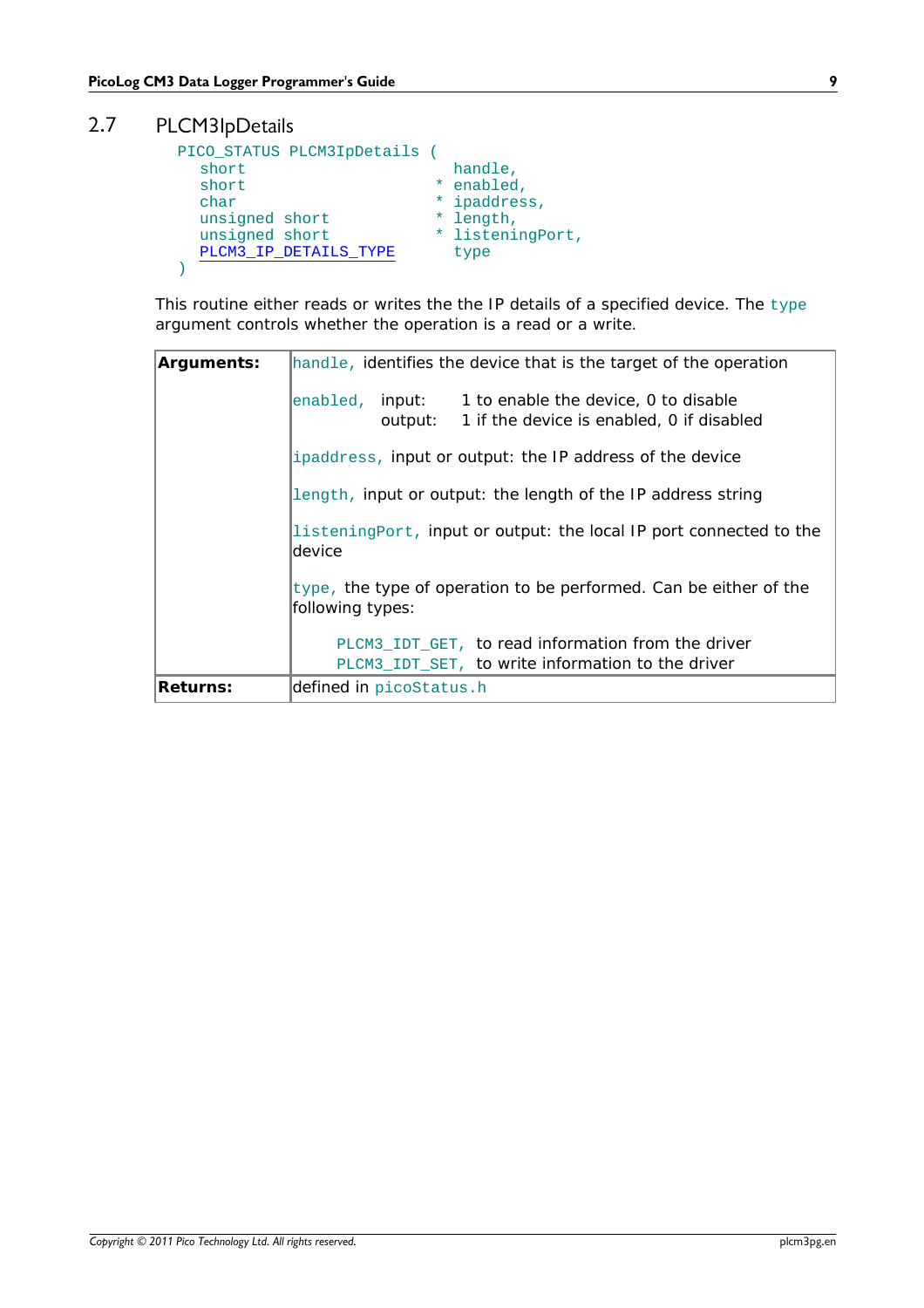#### <span id="page-13-0"></span>2.8 PLCM3OpenUnit

```
PICO_STATUS PLCM3OpenUnit (
  short * handle,
  char * serial
)
```
This routine obtains a handle for the PicoLog CM3 device with the given serial number.

If you wish to use more than one PicoLog CM3, you must call the routine once for each device.

| Arguments: | $\alpha$ handle, output: handle of the device that was opened. This value is<br>used to identify the device in all further function calls.<br>serial, input: serial number string of device, null-terminated. |  |
|------------|---------------------------------------------------------------------------------------------------------------------------------------------------------------------------------------------------------------|--|
| Returns:   | defined in picoStatus.h                                                                                                                                                                                       |  |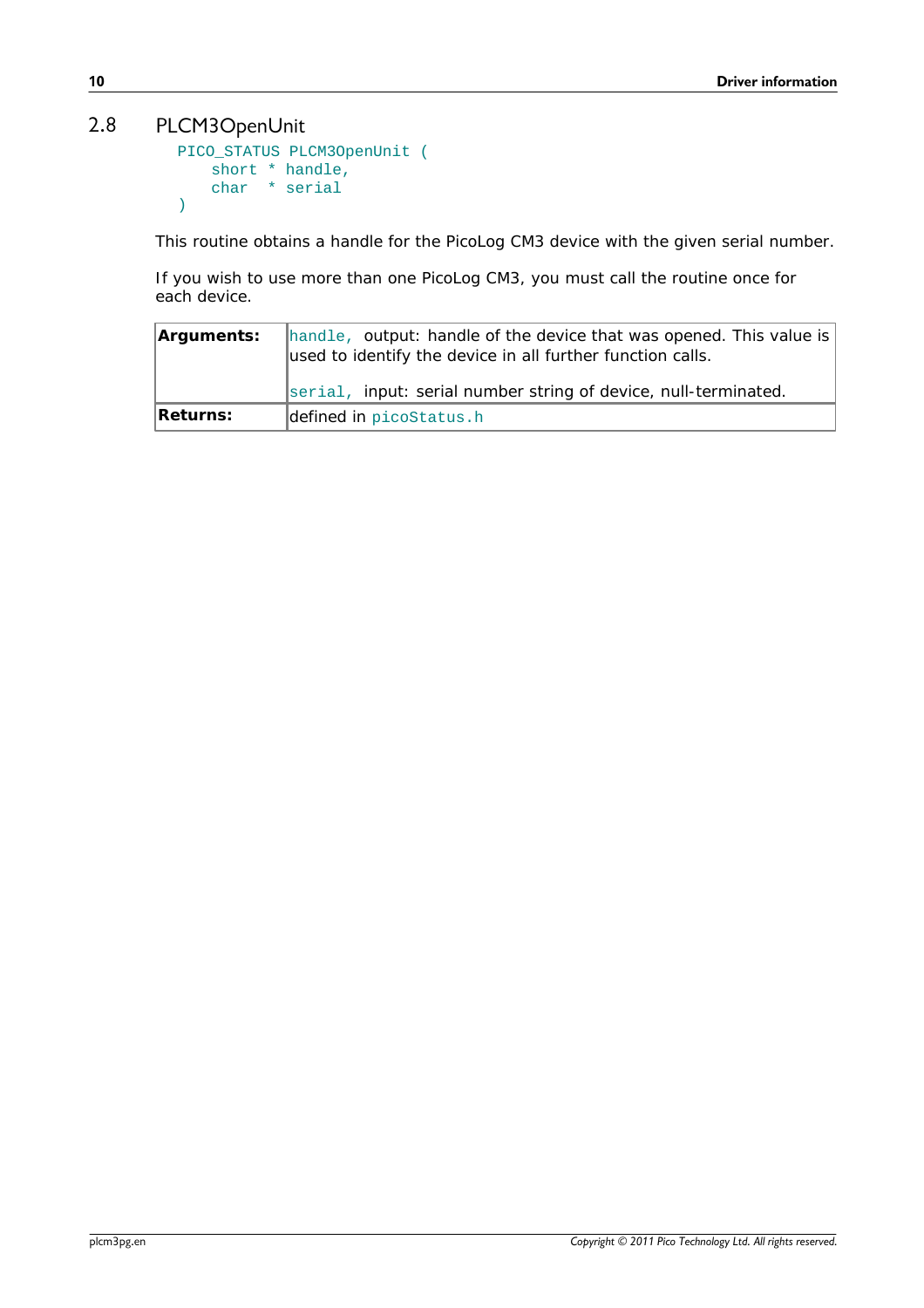#### <span id="page-14-0"></span>2.9 PLCM3OpenUnitViaIp

```
PICO_STATUS PLCM3OpenUnitViaIp (
  short * handle,
  char * serial,
  char * ipAddress
)
```
This routine obtains a handle for the Ethernet-connected PicoLog CM3 device, identified by either its IP address or its serial number.

- Using IP address identification, a device anywhere on the internet or local network can be opened.
- Using serial number identification, only a device on the local network can be opened.

If you wish to use more than one PicoLog CM3, you must call the routine once for each device.

| Arguments: | handle, output: handle of the device that was opened. This value is<br>used to identify the device in all further function calls. |  |
|------------|-----------------------------------------------------------------------------------------------------------------------------------|--|
|            | serial, input: serial number of device as a null-terminated string,<br>or a null pointer if ipAddress is used.                    |  |
|            | ipAddress, input: the IP address of the device as a null-terminated<br>string, or a null pointer if serial is used.               |  |
| Returns:   | defined in picoStatus.h                                                                                                           |  |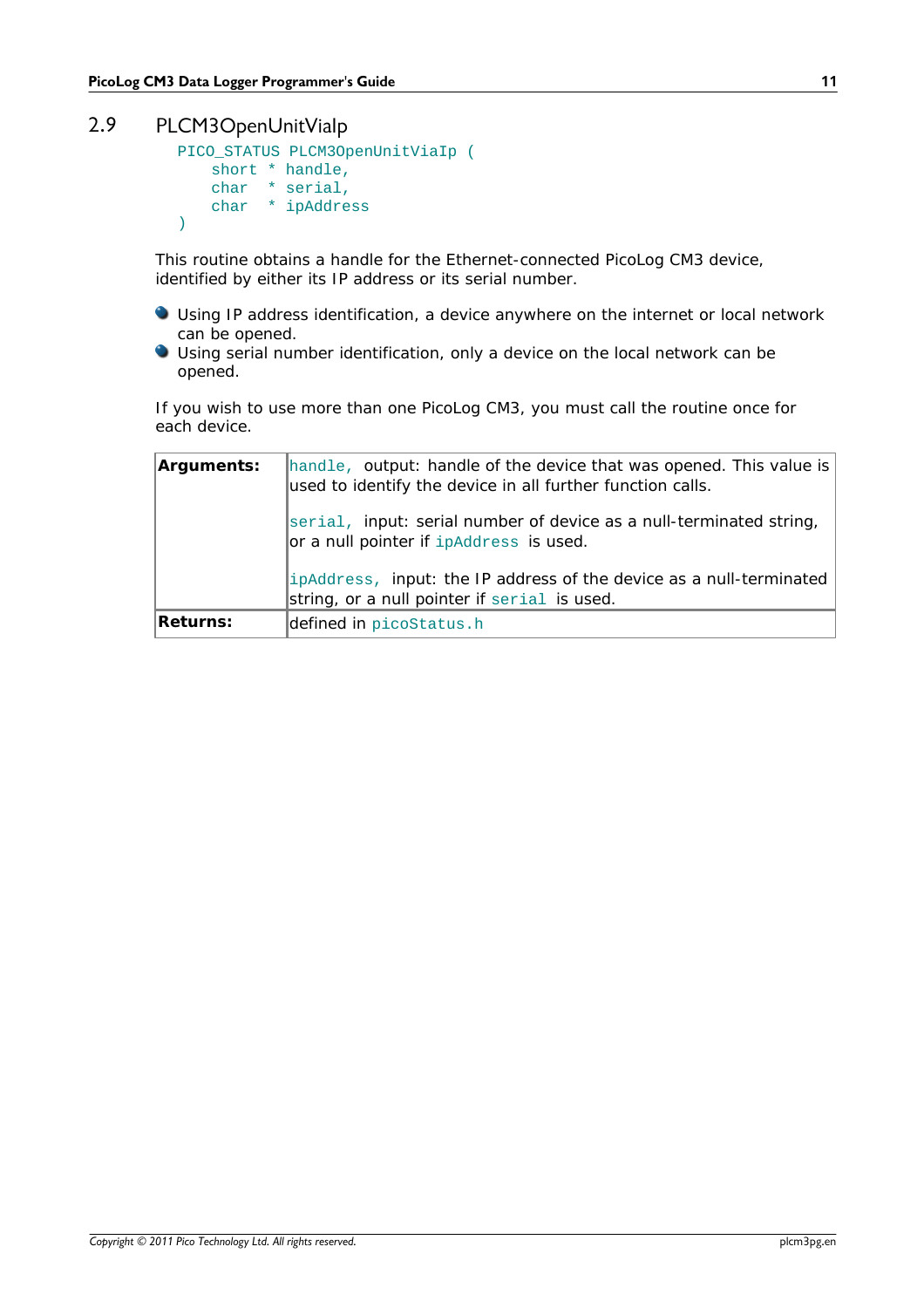#### <span id="page-15-0"></span>2.10 PLCM3SetChannel

| PICO STATUS PLCM3SetChannel ( |          |
|-------------------------------|----------|
| short                         | handle,  |
| PLCM3 CHANNELS                | channel, |
| PLCM3 DATA TYPES              | type,    |
|                               |          |

This routine configures a single channel of the specified PicoLog CM3. It can be called any time after calling **PLCM3OpenUnit**.

The fewer channels selected, the more frequently they will be updated. Measurement takes around 720 ms per active channel.

| Arguments: | handle, identifies the device to be configured                                                    |
|------------|---------------------------------------------------------------------------------------------------|
|            | $\alpha$ channel, which channel you want to set the details for. It should<br>be between 1 and 3. |
|            | type, the type of reading you require. Choose from the table<br>lbelow.                           |
| Returns:   | defined in picoStatus.h                                                                           |

| PLCM3_DATA_TYPES     |          | Data type                                  |
|----------------------|----------|--------------------------------------------|
| PLCM3 OFF            | $\Omega$ | Idisable channel                           |
| PLCM3 1 MILLIVOLT    |          | 1  1 mV range $(1 \text{ mV/A})$           |
| PLCM3 10 MILLIVOLTS  |          | 2   10 mV range $(10 \text{ mV/A})$        |
| PLCM3 100 MILLIVOLTS | 3        | $ 100 \text{ mV} \text{ range}$ (100 mV/A) |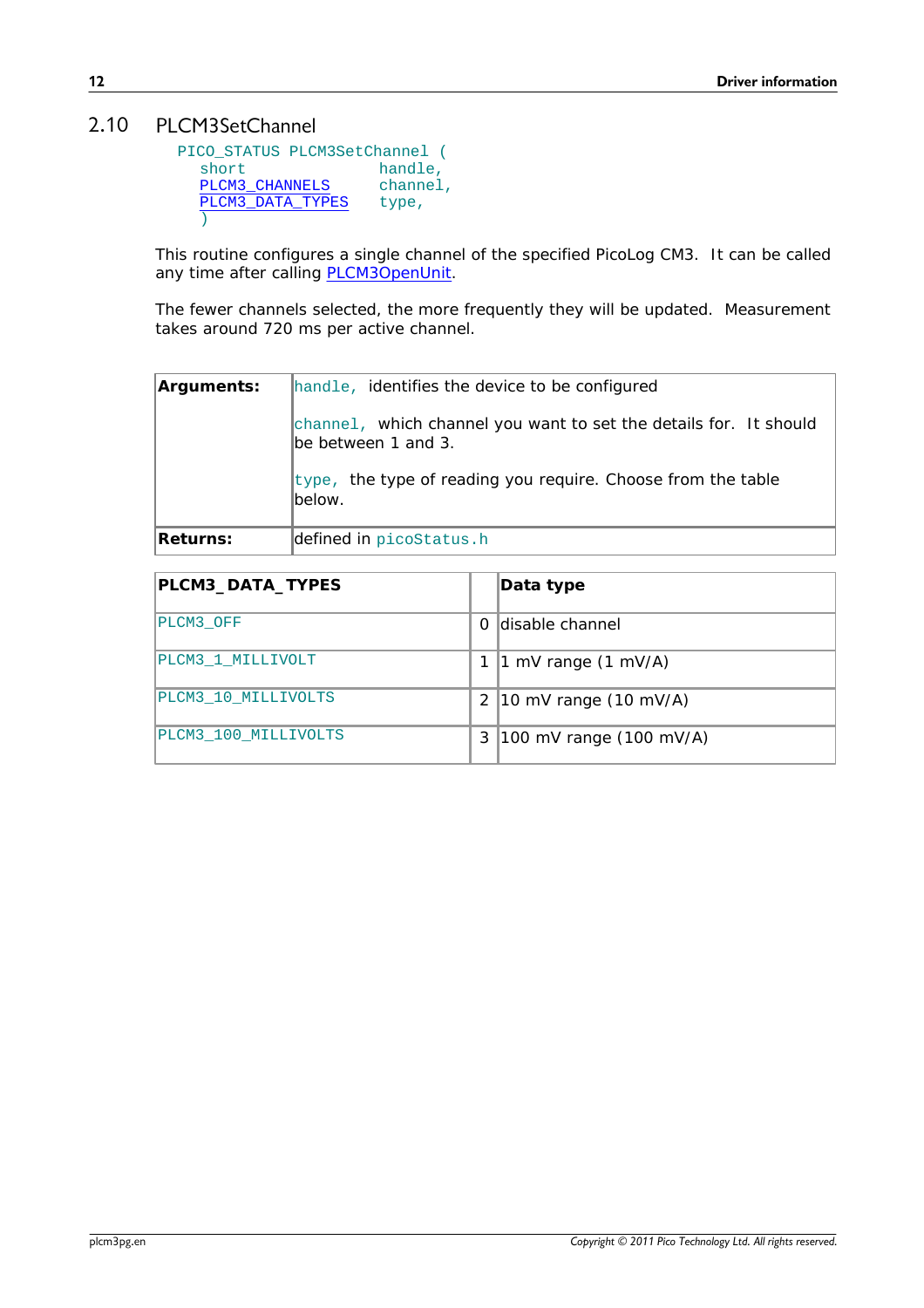#### <span id="page-16-0"></span>2.11 PLCM3SetMains

```
PICO_STATUS PLCM3SetMains (
 short handle
 unsigned short sixty hertz
)
```
This routine is used to inform the driver of the local mains (line) frequency. This helps the driver to filter out electrical noise.

| Arguments: | handle, identifies the device to be configured<br>$\vert$ sixty_hertz, for 50 Hz set to 0; for 60 Hz set to 1 |
|------------|---------------------------------------------------------------------------------------------------------------|
| Returns:   | defined in picoStatus.h                                                                                       |

#### <span id="page-16-1"></span>2.12 Constants and enumerated types

```
typedef enum enPLCM3Channels
\{PLCM3 CHANNEL 1 = 1,
 PLCM3_CHANNEL_2,
 PLCM3_CHANNEL_3,
 PLCM3_MAX_CHANNELS = PLCM3_CHANNEL 3
} PLCM3_CHANNELS;
typedef enum enPLCM3DataType
\{PLCM3_OFF,
  PLCM3_1_MILLIVOLT,
  PLCM3_10_MILLIVOLTS,
  PLCM3_100_MILLIVOLTS,
  } PLCM3_DATA_TYPES;
typedef enum enIpDetailsType
\{PLCM3_IDT_GET,
  PLCM3_IDT_SET,
} PLCM3_IP_DETAILS_TYPE;
typedef enum enCommunicationType
\{PLCM3_CT_USB = 0x00000001,
  PLCM3_CT_ETHERNET = 0x00000002,
  PLCM3_CT_ALL = 0xFFFFFFFF
} COMMUNICATION_TYPE;
```
#### <span id="page-16-2"></span>2.13 Windows

The 32-bit Windows driver is the file plcm3.dll, which is included in the SDK. If an application is unable to find the DLL, try moving the DLL to  $c:\wedge\text{mod} \text{system}.$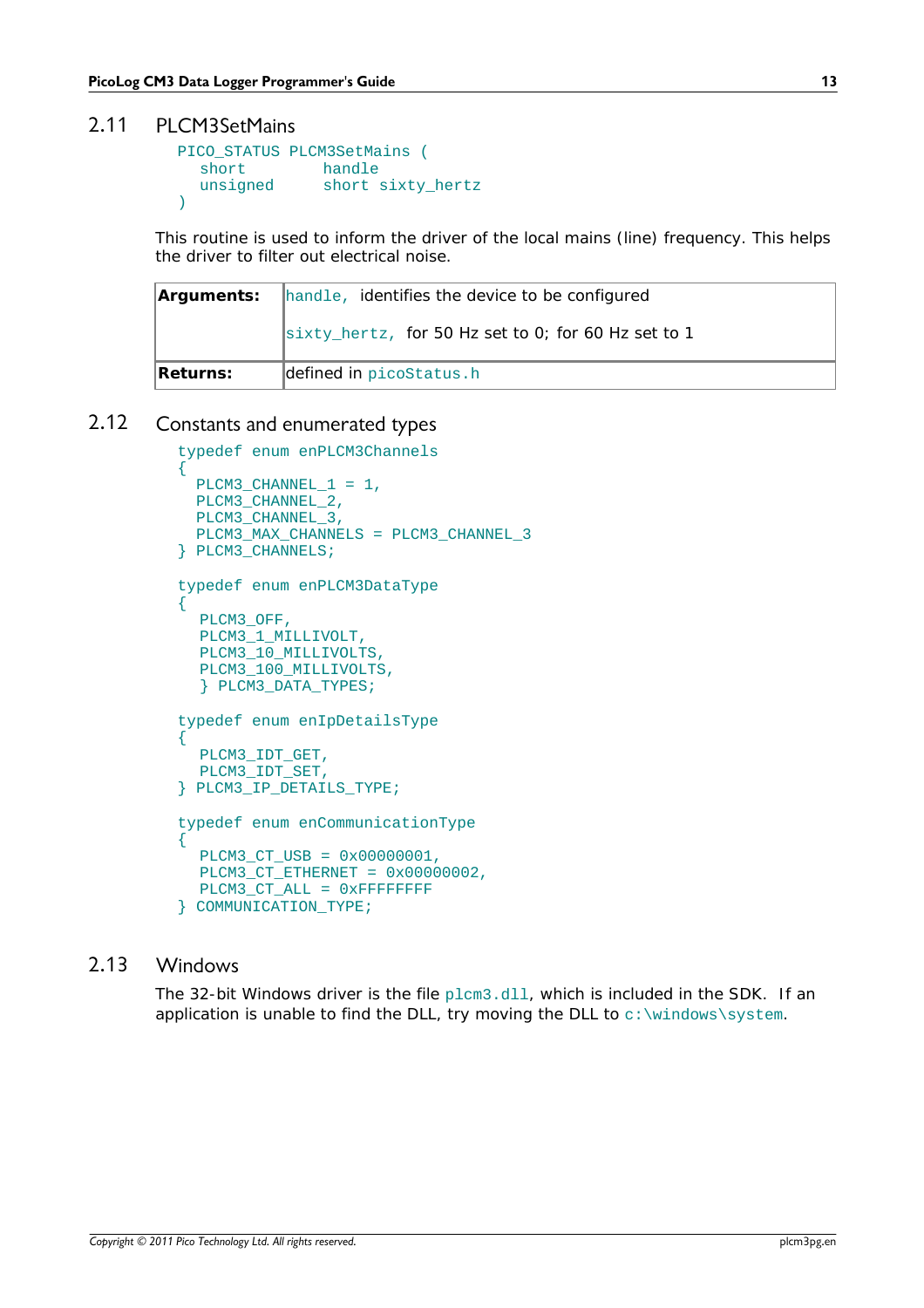# <span id="page-17-0"></span>3 Writing your own programs

#### 3.1 C

The C example is a console mode program that demonstrates the facilities of the driver.

To compile the program, create a new project containing the following files from the PicoLog CM3 SDK:

PLCM3con.c

and:

- PLCM3bc.lib (Borland 32-bit applications) or
- PLCM3.lib (Microsoft Visual C 32-bit applications)

The following file must be in the compilation directory:

#### PLCM3Api.h

and the following file must be in the same directory as the executable:

PLCM3.dll

#### <span id="page-17-1"></span>3.2 Excel

The easiest way to transfer data into Excel is to use PicoLog.

If, however, you need to do something that is not possible using PicoLog, you can write an Excel macro that calls PLCM3.dll to read in a set of data values. The Excel Macro language is similar to Visual Basic.

The example  $PLCM3.xls$  reads values from all four channels every second and assigns them to cells in the spreadsheet.

#### <span id="page-17-2"></span>3.3 LabVIEW

The routines described here were created using LabVIEW 8.2 on Windows XP.

To use these routines, copy plcm3.dll to your LabVIEW user.lib directory.

PLCM3.vi is a fully functional example LabVIEW application. It demonstrates how to connect to the device using both USB and Ethernet. It also demonstrates reading all possible measurement types from the four channels.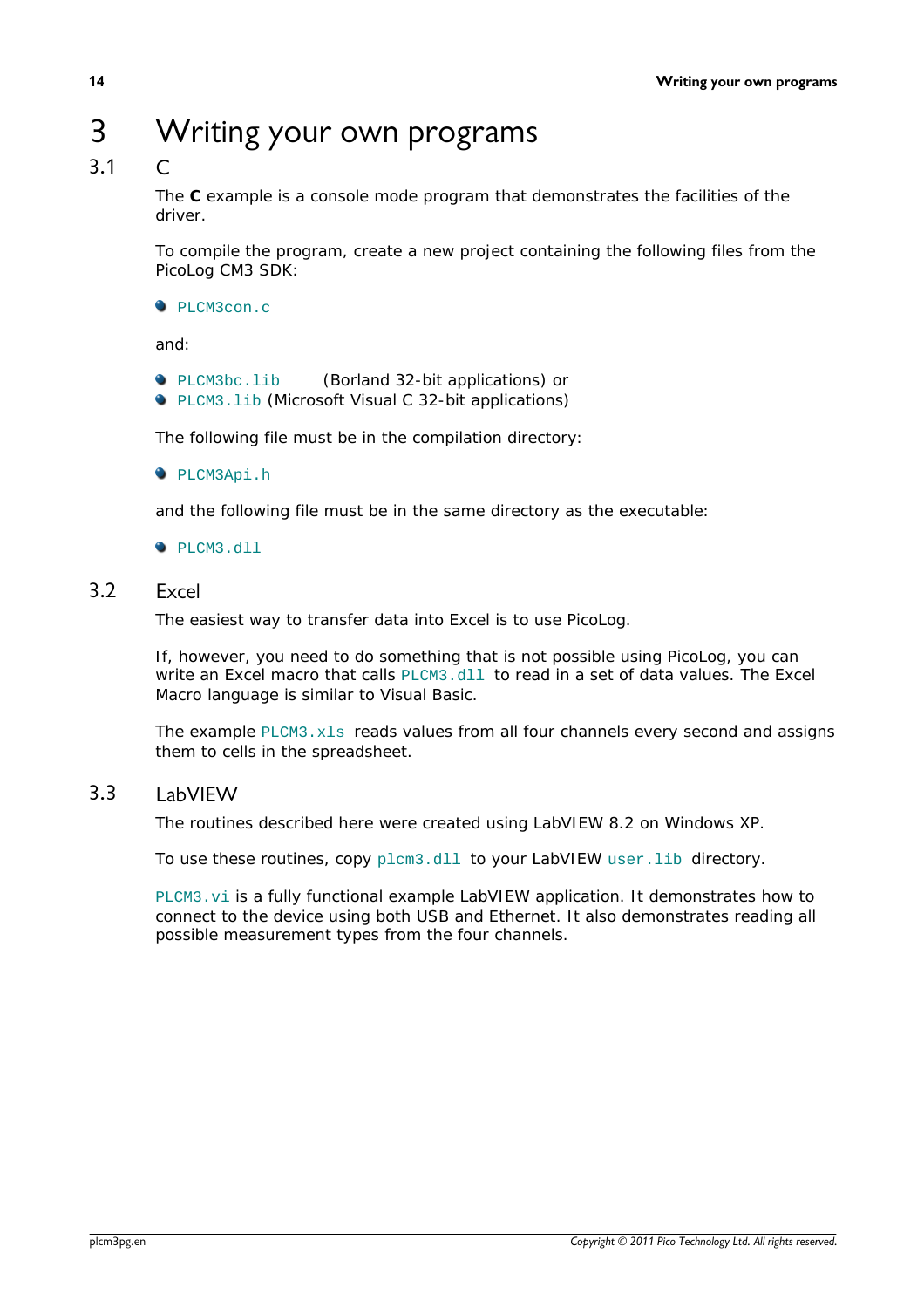### Index

### A

Address 3

### B<sub>a</sub> B<sub>a</sub> Barat and the set of the set of the set of the set of the set of the set of the set of the set of the set of the set of the set of the set of the set of the set of the set of the set of the set of the set of the

Batch number 7

### C<sub>2</sub> C<sub>2</sub>

C 14 Calbration date 7 Channel setup 12 Closing a unit 5 COMMUNICATION\_TYPE type 13 Contact details 3

### D<sub>a</sub>

Driver version 7

### E<sub>ra</sub> et al. (1995)

Email 3 Ethernet port 11 Excel 14

### F<sub>a</sub> Family 1999

Fax 3

### H

Handle, obtaining 10 Hardware version 7

### **I** and the second

Installation 4 IP address 11 IP details 9 IP\_DETAILS\_TYPE type 13

### K<sub>k</sub>

Kernel driver version 7

### L

LabVIEW 14 Legal information 2

### M

Mains frequency 13

### O<sub>cca</sub> and the contract of the contract of the contract of the contract of the contract of the contract of the contract of the contract of the contract of the contract of the contract of the contract of the contract of the

Opening a unit 10

### P<sub>art</sub>

PC requirements 3 PLCM3\_CHANNELS type 13 PLCM3\_DATA\_TYPES type 13 PLCM3CloseUnit 5 PLCM3Enumerate 6 PLCM3GetUnitInfo 7 PLCM3GetValue 8 PLCM3IpDetails 9 PLCM3OpenUnit 10 PLCM3OpenUnitViaIp 11 PLCM3SetChannel 12 PLCM3SetMains 13

### S<sub>s</sub> and the set of  $\sim$

Serial number 7

### T<sub>2</sub> T<sub>2</sub>

Technical assistance 3 Telephone 3

### U **U**

USB 3 USB version 7

### V

Variant information 7

### W<sub>y</sub> and the set of the set of the set of the set of the set of the set of the set of the set of the set of the set of the set of the set of the set of the set of the set of the set of the set of the set of the set of the

Website 3 Windows 13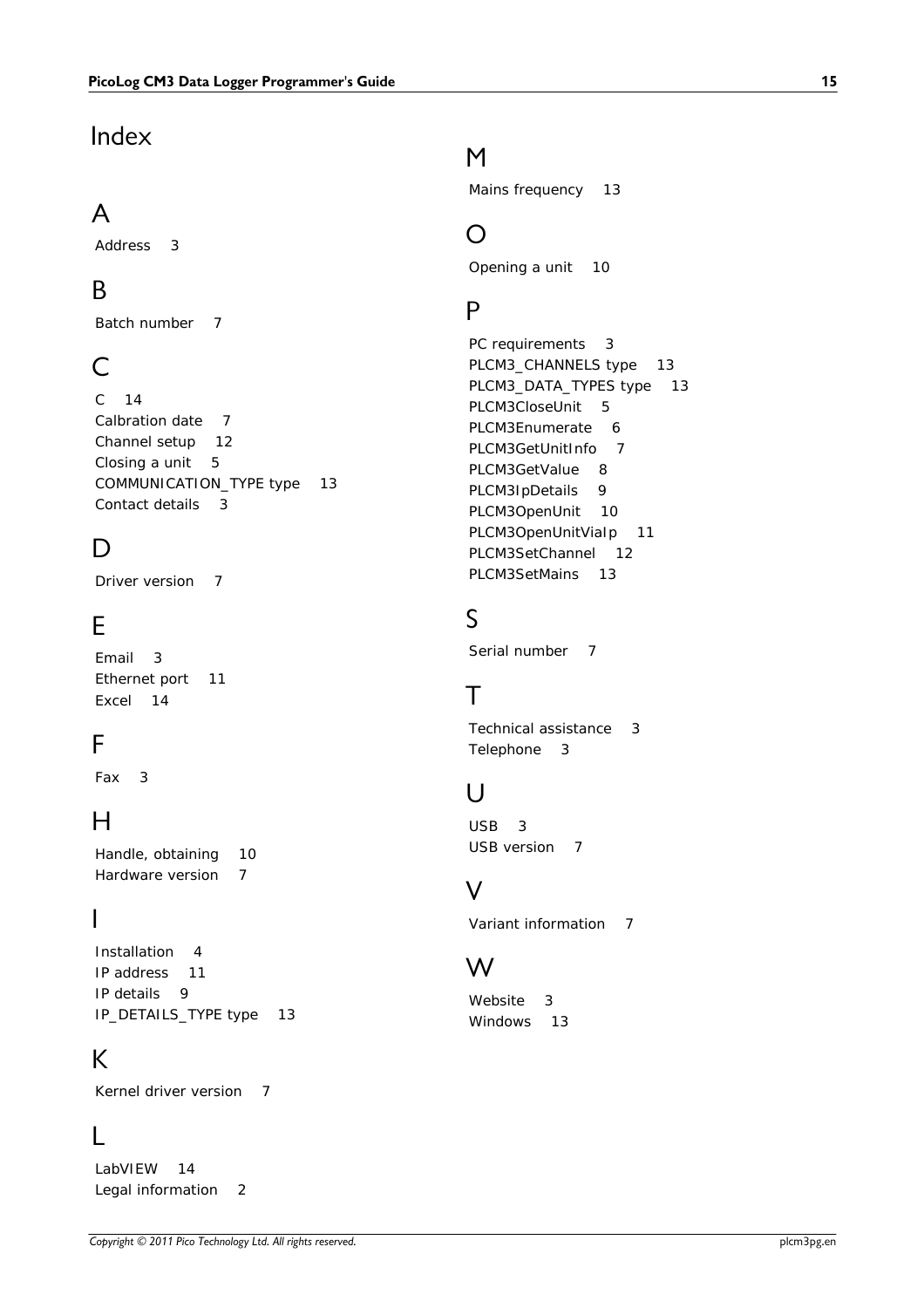